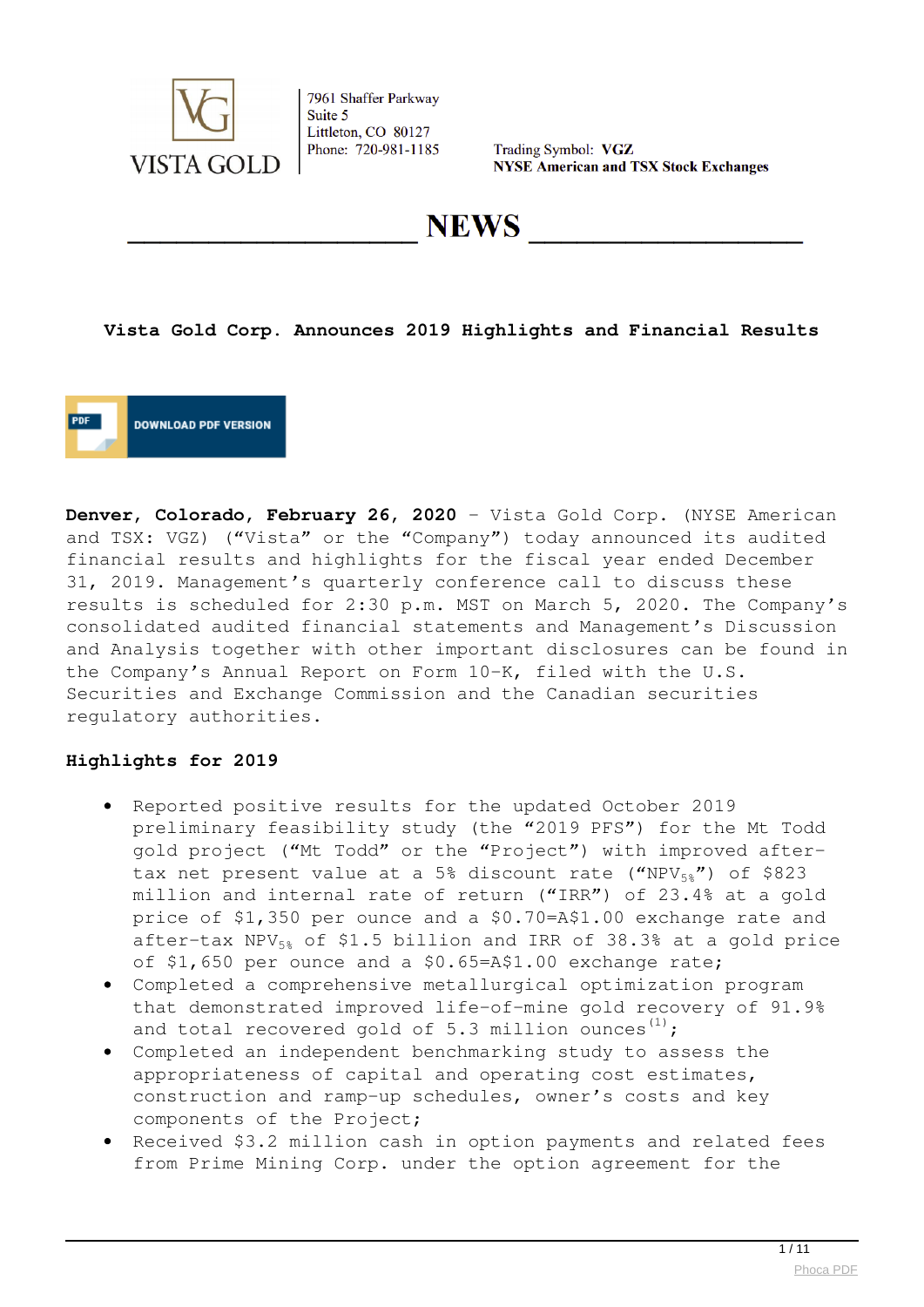

Trading Symbol: VGZ **NYSE American and TSX Stock Exchanges** 

**NEWS** 

## **Vista Gold Corp. Announces 2019 Highlights and Financial Results**

Company's Los Reyes gold / silver project in Sinaloa, Mexico;

- Amended the Company's royalty agreement for the Awak Mas gold project in Indonesia, pursuant to which PT Masmindo DWI Area has the option to cancel the 2% net smelter return (the "NSR") royalty payable to Vista by making an initial payment of \$100,000 and issuing 666,667 shares of Nusantara Resources Limited (received by Vista in November 2019), and making future payments to Vista in the amounts of \$2.4 million payable April 30, 2020 and \$2.5 million payable April 30, 2021, with each payment canceling 1% of the NSR royalty; and
- Strengthened Vista's board of directors and senior management team with the appointments of Deborah Friedman as a Director, Doug Tobler as Chief Financial Officer, and Pamela Solly as Vice President of Investor Relations.
- The life of mine plan includes both proven and probable mineral  $\bullet$ reserves. See "Project Mineral Resources and Reserves" below for further information.

Frederick H. Earnest, President and Chief Executive Officer of Vista, stated, "During 2019 we achieved several significant milestones as we continued to advance and de-risk the Mt Todd gold project. We completed several major project initiatives highlighted by the 2019 PFS, generated cash of \$3.3 million from non-dilutive financing opportunities, and strengthened our senior management team and board of directors with the appointments of several accomplished and experienced mining executives.

As part of our 2019 initiatives, we completed a comprehensive metallurgical optimization program, the 2019 PFS, and an independent benchmarking study. These initiatives, combined with other de-risking activities, demonstrate the robust economics and advanced stage of Mt Todd.

In 2020, our primary focus will be to secure a strategic partner for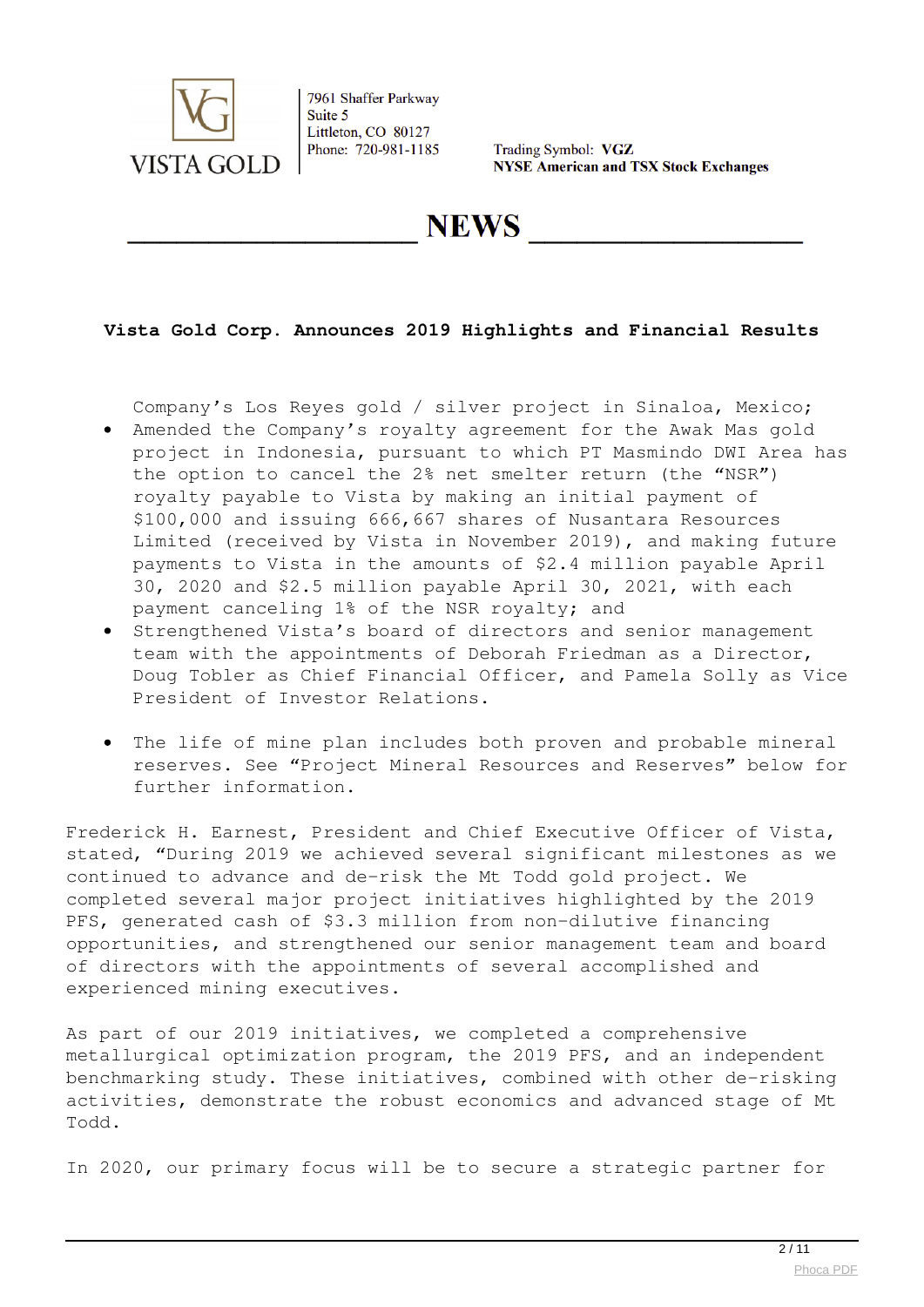

Trading Symbol: VGZ **NYSE American and TSX Stock Exchanges** 

**NEWS** 

## **Vista Gold Corp. Announces 2019 Highlights and Financial Results**

the development of Mt Todd. With the continued improvement in gold price, we are evaluating the positive impact of higher gold prices on mine plans and project economics. The following figures illustrate the Project's after-tax economics at various gold price and exchange rate assumptions. We continue to de-risk Mt Todd in a cost-effective manner and work with NT Department of Primary Industries and Resources to receive authorization of the Mt Todd Mine Management Plan."



The 2019 PFS results calculated using US\$1350/oz gold and US\$0.70 per A\$. Reserves have been calculated using a US\$1,350 gold price, average recovery of 91.9%, 1% gross proceeds royalty, life of mine mining

costs of US\$6.02 per tonne ore, life of mine processing costs of US\$7.88 per tonne ore, life of mine G&A

costs of US\$1.11 per tonne ore, US\$0.16 per tonne ore for project services and US\$0.077 per tonne ore for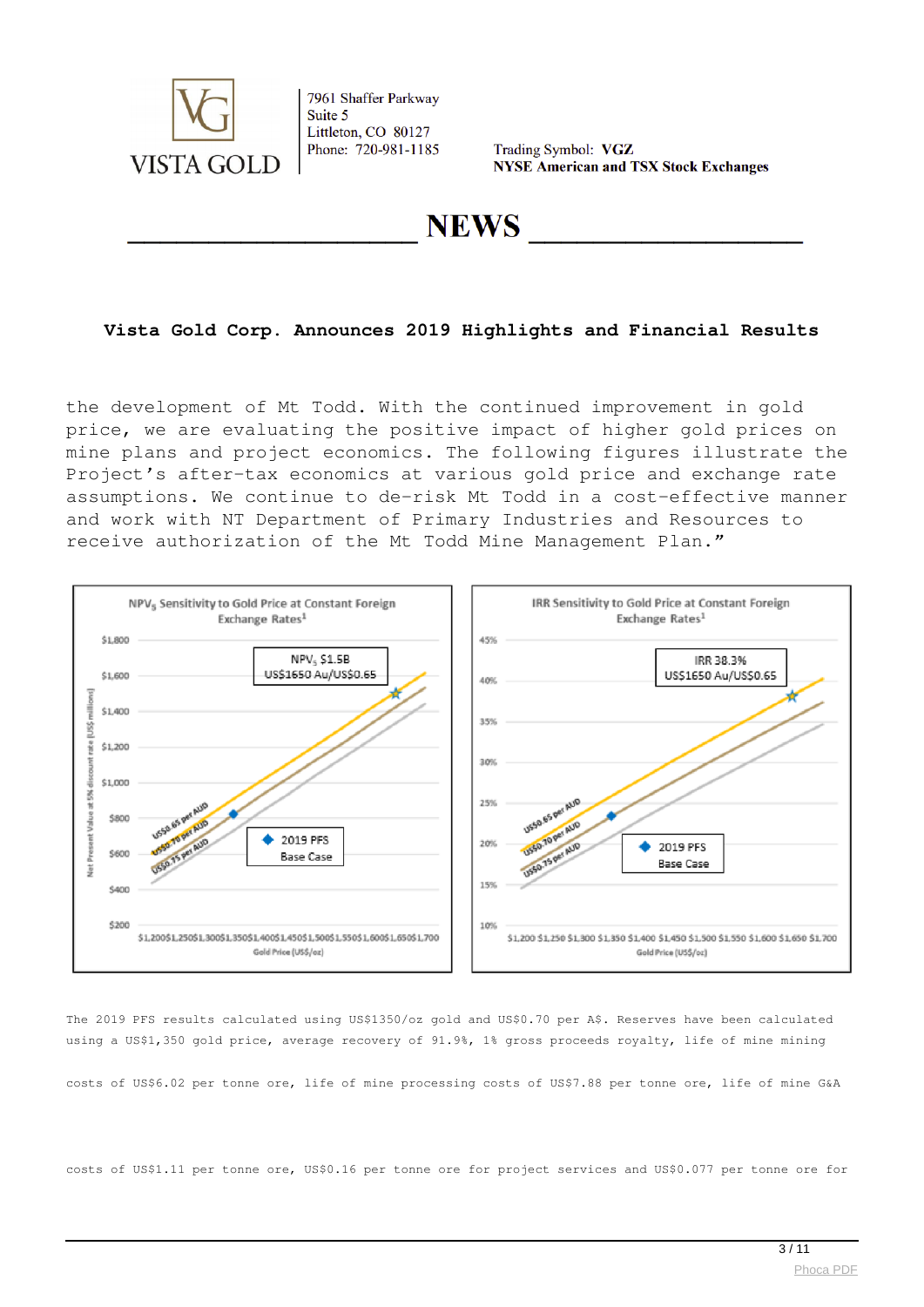

Trading Symbol: VGZ **NYSE American and TSX Stock Exchanges** 

**NEWS** 

## **Vista Gold Corp. Announces 2019 Highlights and Financial Results**

### **Summary of Financial Results**

For the fiscal year ended December 31, 2019, Vista reported a net loss of \$9.4 million, or \$0.09 per share, compared to \$8.7 million, or \$0.09 per share for the fiscal year ended December 31, 2018. The loss for the fiscal year ended December 31, 2019 is comprised of \$8.1 million of operating expenses and a \$1.6 million mark-to-market loss on our investment in Midas Gold Corp., offset by other income of \$0.3 million. The loss for the fiscal year ended December 31, 2018 is including \$10.8 million of operating expenses and a \$1.7 million markto-market gain on our investment in Midas Gold Corp., and other income of \$0.4 million.

Working capital at December 31, 2019 was \$7.8 million, including cash and short-term investments (comprised of government securities) of \$4.7 million. Working capital at December 31, 2018 was \$13.2 million, including cash and short-term investments (comprised of government securities) of \$8.1 million. The Company has no debt.

### **Project Mineral Resources and Reserves**

The table below presents the estimated mineral resources and reserves for the Project. The effective date of the Batman and Quigleys deposits mineral resource estimates is January 24, 2018. The effective date of the heap leach mineral resource estimate is July 9, 2014.

| Mt. Todd Gold Project Mineral Reserves - 50,000 tpd, 0.40 g Au/t |                                                                                                                                                         |  |      |                                        |  |      |         |  |      |                                                                        |  |      |
|------------------------------------------------------------------|---------------------------------------------------------------------------------------------------------------------------------------------------------|--|------|----------------------------------------|--|------|---------|--|------|------------------------------------------------------------------------|--|------|
| cut-off and \$1,250 per ounce gold                               |                                                                                                                                                         |  |      |                                        |  |      |         |  |      |                                                                        |  |      |
|                                                                  |                                                                                                                                                         |  |      | Batman Deposit Heap Leach Pad Quigleys |  |      |         |  |      | Total                                                                  |  |      |
|                                                                  |                                                                                                                                                         |  |      |                                        |  |      | Deposit |  |      |                                                                        |  |      |
|                                                                  |                                                                                                                                                         |  | Cont |                                        |  | Cont |         |  | Cont |                                                                        |  | Cont |
|                                                                  |                                                                                                                                                         |  |      |                                        |  |      |         |  |      | Tonn  Grad  aine  Tonn  Grad  aine  Tonn  Grad  aine  Tonn  Grad  aine |  |      |
|                                                                  | es                                                                                                                                                      |  |      |                                        |  |      |         |  |      | $ e (g d \nou es ( e (g d \nou es ( e (g d \nou es ( e (g$             |  | d Ou |
|                                                                  | $\vert$ 000s $\vert$ /t) $\vert$ nces $\vert$ 000s $\vert$ /t) $\vert$ nces $\vert$ 000s $\vert$ /t) $\vert$ nces $\vert$ 000s $\vert$ /t) $\vert$ nces |  |      |                                        |  |      |         |  |      |                                                                        |  |      |
|                                                                  |                                                                                                                                                         |  |      |                                        |  |      |         |  |      |                                                                        |  |      |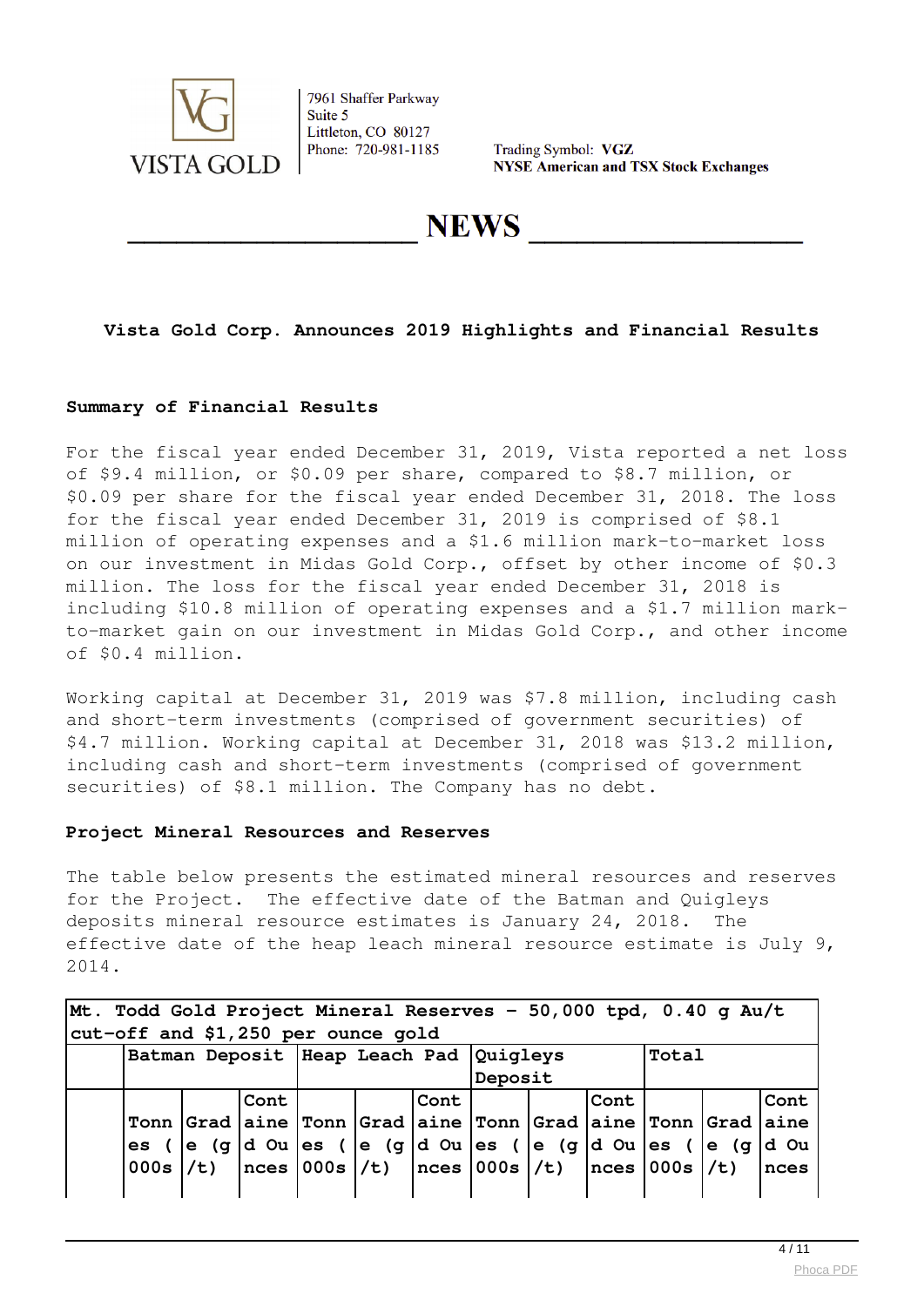

Trading Symbol: VGZ **NYSE American and TSX Stock Exchanges** 

**NEWS** 

## **Vista Gold Corp. Announces 2019 Highlights and Financial Results**

|      |              |           | (000)        |               | (000) |  | (000) |           |      | (000) |
|------|--------------|-----------|--------------|---------------|-------|--|-------|-----------|------|-------|
|      |              |           | s)           |               | s)    |  | s)    |           |      | s)    |
| Prov | $\vert$ 72,6 | 0.88      | 2,05         |               |       |  |       | 72,6 0.88 |      | 2,05  |
| en   | 72           |           |              |               |       |  |       | 72        |      |       |
| Prob | 135,         | 0.82      | 3, 55        | $13, 3$ 0.54  | 232   |  |       | 148,      | 0.79 | 3,79  |
| able | 1015         |           | $\mathsf{Q}$ | 54            |       |  |       | 369       |      |       |
| Prov | 207,         | 0.84 5,61 |              | 13,3 0.54 232 |       |  |       | 221,      | 0.82 | 5, 84 |
| en & | 687          |           | 6            | 54            |       |  |       | 041       |      | 8     |
| Prob |              |           |              |               |       |  |       |           |      |       |
| able |              |           |              |               |       |  |       |           |      |       |

Note: Mineral reserves have been calculated using a US\$1,350 gold price, average recovery of 91.9%, 1% gross proceeds royalty, life of mine mining costs of US\$6.02 per tonne ore, life of mine processing costs

of US\$7.88 per tonne ore, life of mine general and administrative costs of US\$1.11 per tonne ore, US\$0.16

per tonne ore for project services and US\$0.077 per tonne ore for refining. Mineral reserves are quoted

using a 0.40g Au/t cutoff grade. Mineral reserves are estimated pursuant to Canadian disclosure standards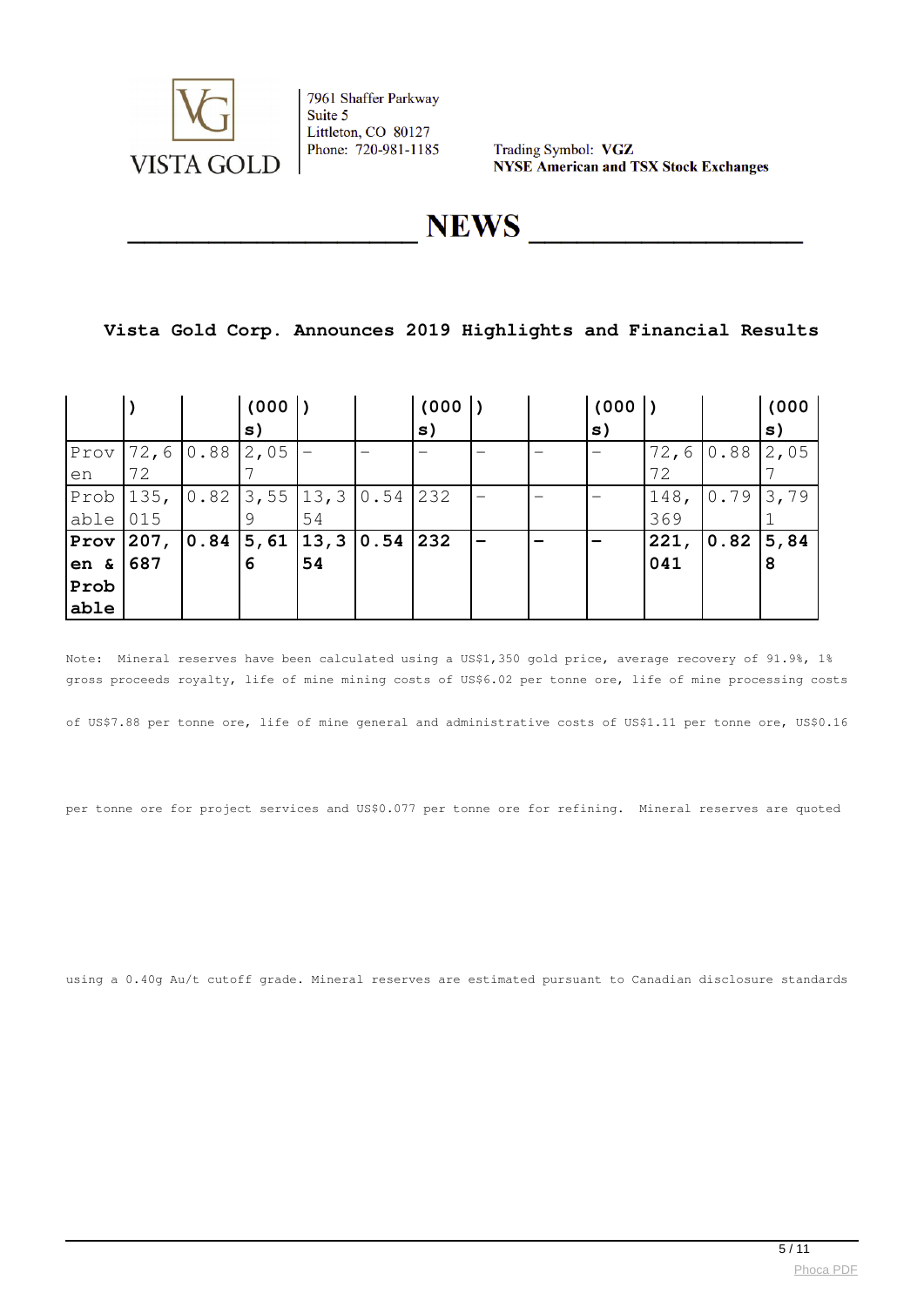

Trading Symbol: VGZ **NYSE American and TSX Stock Exchanges** 

**NEWS** 

**Vista Gold Corp. Announces 2019 Highlights and Financial Results**

United States Investors" below.

**Mt. Todd Gold Project Mineral Resources Batman Deposit Heap Leach Pad Quigleys Deposit Total Tonne Grade ined Tonne Grade ined Tonne Grade ined Tonne Grade ined s (00 (g/t) Ounce s (00 (g/t) Ounce s (00 (g/t) Ounce s (00 (g/t) Ounce 0s) Conta s (00 0s) 0s) Conta s (00 0s) 0s) Conta s (00 0s) 0s) Conta s (00 0s)** Measu 77,72 0.88 2,191 - - - - 457 1.27 19 78,18 red 5  $\mathcal{D}$ 0.88 2,210 Indic 200,1 0.80 5,169 13,35 ated 12 4 5,743 1.12 207 09 219,20.80 5,608 **Measu 277,8 0.82 7,360 13,35 0.54 232 6,200 1.13 225 297,3 red & 37 Indic ated 4 91 0.82 7,818** Infer 61, 32 0.72 1, 421 - - - 1, 600 0.84 43 62, 92 red 3 3 43 62,920.72 1,464

*Note: Measured & indicated mineral resources include proven and probable mineral reserves. Batman and Quigleys mineral resources are quoted at a 0.40g Au/t cut-off grade. Heap Leach mineral resources are the average grade of the heap, no cut-off grade applied. Economic*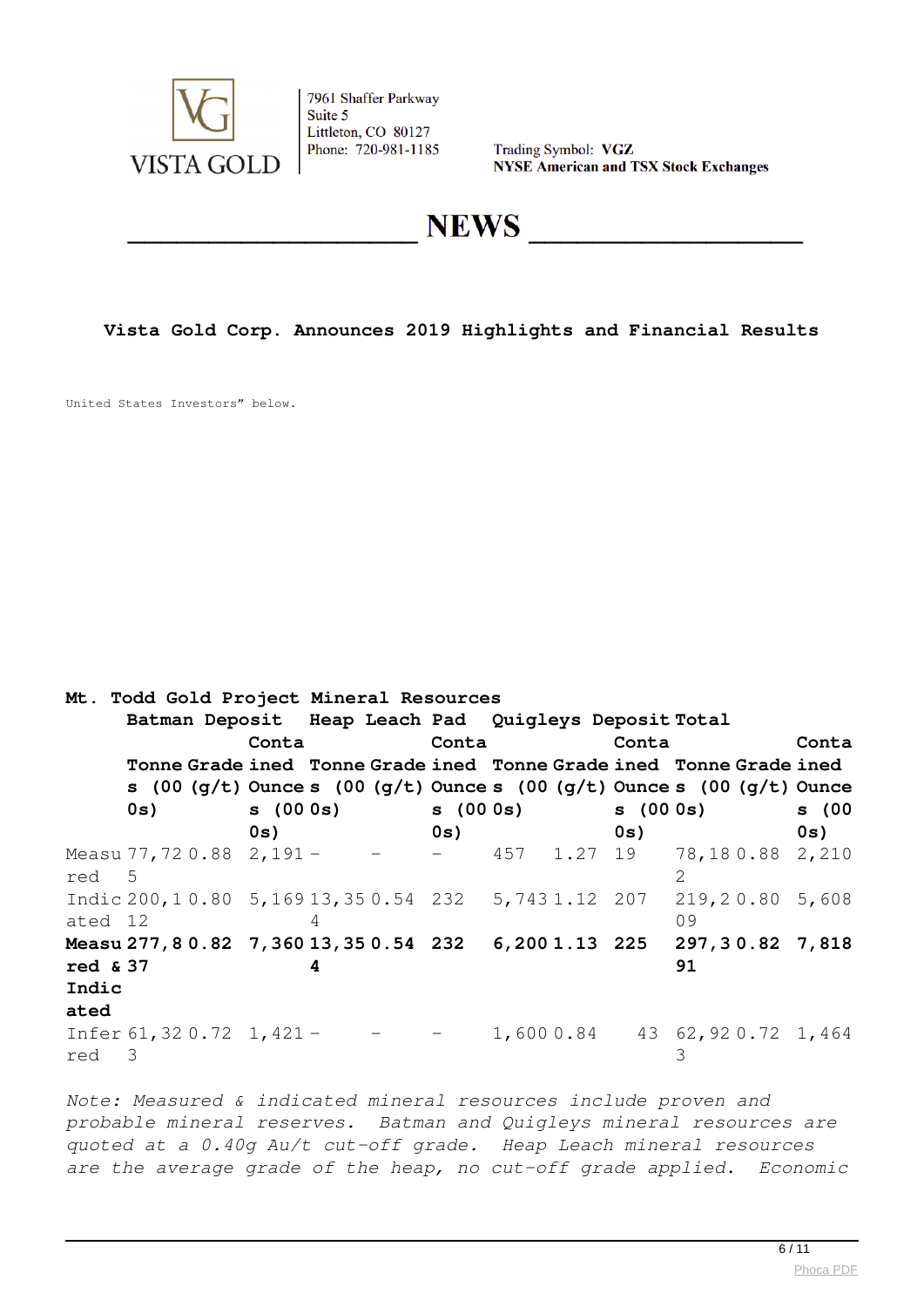

Trading Symbol: VGZ **NYSE American and TSX Stock Exchanges** 

**NEWS** 

### **Vista Gold Corp. Announces 2019 Highlights and Financial Results**

*analysis conducted only on proven and probable mineral reserves. Rex Bryan of Tetra Tech is the Qualified Person responsible for the geologic mineral resource estimates. Thomas Dyer of Mine Development Associates is the Qualified Person responsible for developing mineral reserves for the Batman deposit. Dr. Deepak Malhotra of Resource Development Inc. is the Qualified Person responsible for the metallurgical data and program, and for developing mineral reserves for the heap leach. See "Cautionary Note to United States Investors" below.*

The 2019 PFS was authored by Tetra Tech Inc. ("Tetra Tech") with Mine Development Associates, Resource Development Inc., Proteus EPCM Engineers (a Tetra Tech Company, "Tetra Tech Proteus"), JDS Energy & Mining, Inc., and POWER Engineers, Inc.

 John Rozelle, Vista's Sr. Vice President, a Qualified Person as defined by NI 43-101, has approved the information in this press release. For additional information on data verification, quality assurance and control, key assumptions and other matters relating to the Project, see Vista's Annual Report Form on10-K as filed on SEDAR at www.sedar.com and on EDGAR at www.sec.gov/edgar.shtml on February 26, 2020.

### **Technical Report on Mt Todd**

For further information on the Mt Todd Gold Project, see the Technical Report entitled "NI 43-101 Technical Report Mt Todd Gold Project 50,000 tpd Preliminary Feasibility Study Northern Territory, Australia" with an effective date of September 10, 2019 and an issue date of October 7, 2019, which is available on SEDAR as well as on Vista's website under the Technical Reports section.

#### **Management Conference Call**

A conference call with management to review our financial results for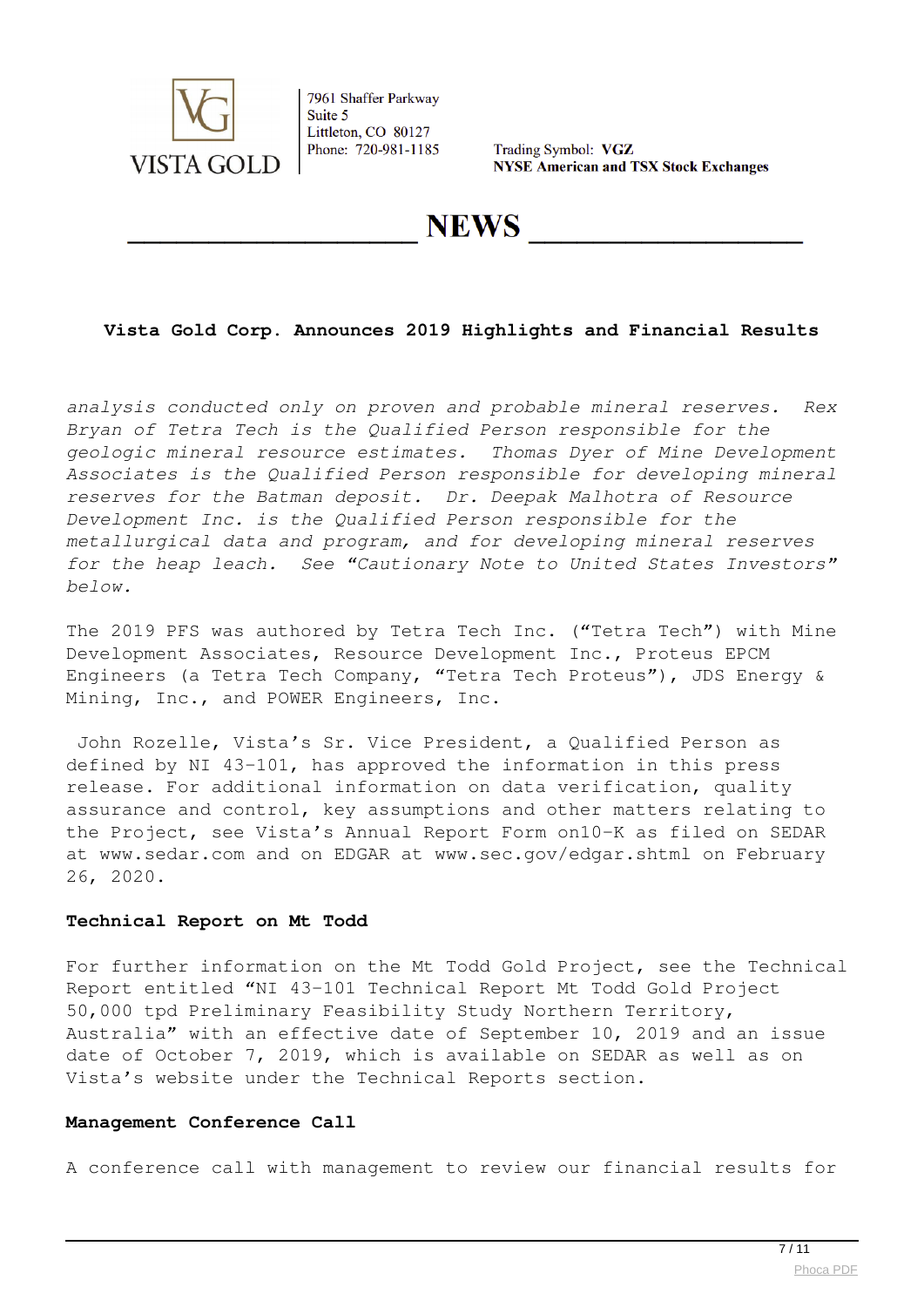

Trading Symbol: VGZ **NYSE American and TSX Stock Exchanges** 

**NEWS** 

## **Vista Gold Corp. Announces 2019 Highlights and Financial Results**

the fiscal year ended December 31, 2019 and to discuss corporate and project activities is scheduled for Thursday, March 5, 2020 at 2:30 p.m. MST.

Participant Toll Free: 844-898-8648 International: 647-689-4225 Conference ID: 3097238

This call will also be web-cast and can be accessed at the following web location:

[https://onlinexperiences.com/Launch/QReg/ShowUUID=3CD037F2-42AA-4A38-9](https://onlinexperiences.com/Launch/QReg/ShowUUID=3CD037F2-42AA-4A38-9B54-9C7837619AC3) [B54-9C7837619AC3](https://onlinexperiences.com/Launch/QReg/ShowUUID=3CD037F2-42AA-4A38-9B54-9C7837619AC3)

This call will be archived and available at [www.vistagold.com](http://www.vistagold.com) after March 5, 2020. Audio replay will be available for 21 days by calling toll-free in North America: 855-859-2056.

If you are unable to access the audio or phone-in on the day of the conference call, please email questions to Pamela Solly, Vice President of Investor Relations, at [ir@vistagold.com.](mailto:ir@vistagold.com.) We will try to address these questions prior to or during the conference call.

All dollar amounts in this press release are in U.S. dollars. References to "A\$" refer to Australian dollar.

### **About Vista Gold Corp.**

The Company is a well-funded gold project developer. The Company's principal asset is its flagship Mt Todd gold project in Northern Territory, Australia. Mt Todd is the largest undeveloped gold project in Australia.

For further information, please contact the Company at (720) 981-1185.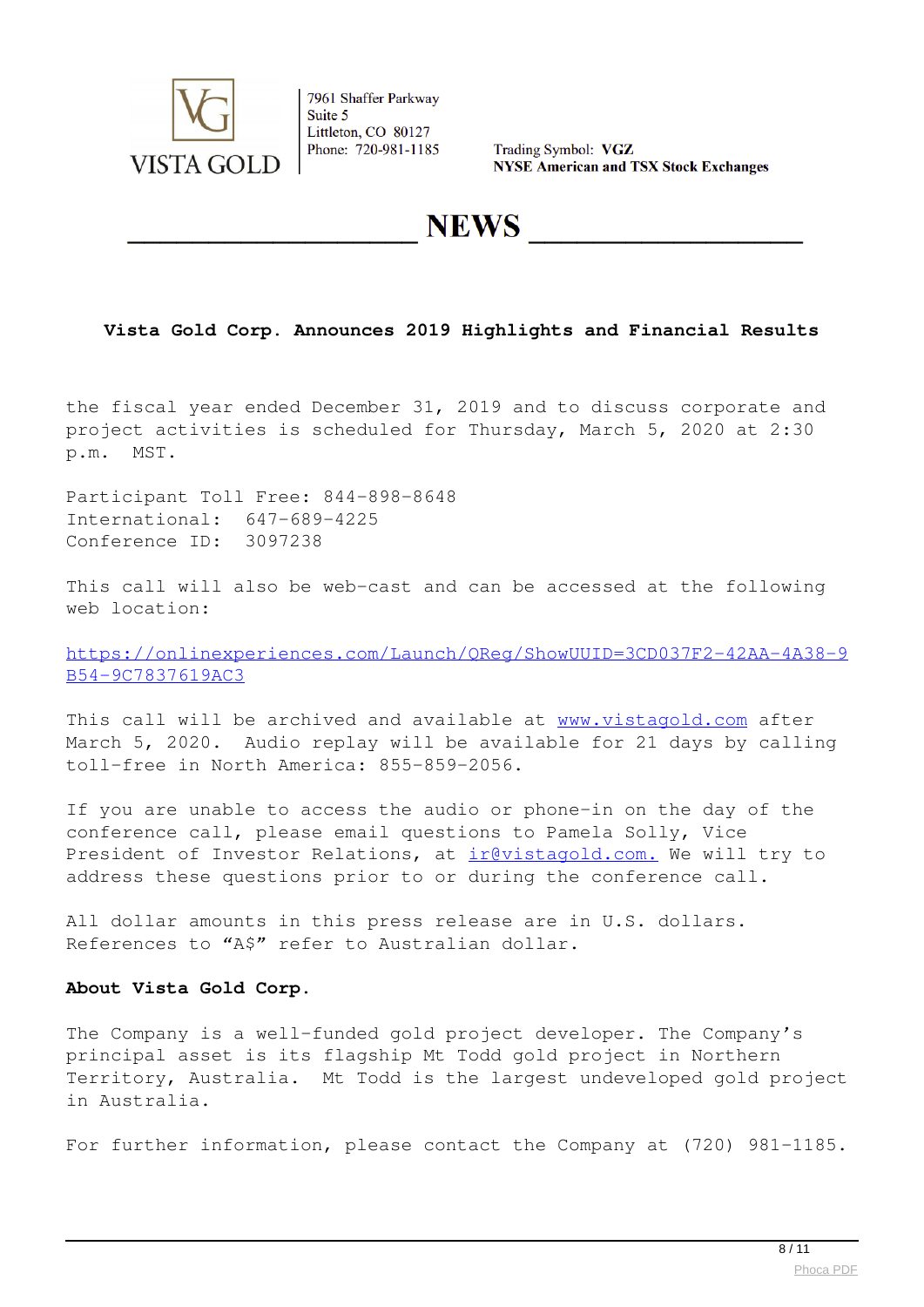

Trading Symbol: VGZ **NYSE American and TSX Stock Exchanges** 

**NEWS** 

# **Vista Gold Corp. Announces 2019 Highlights and Financial Results**

### **Forward Looking Statements**

This press release contains forward-looking statements within the meaning of the U.S. Securities Act of 1933, as amended, and U.S. Securities Exchange Act of 1934, as amended, and forward-looking information within the meaning of Canadian securities laws. All statements, other than statements of historical facts, included in this press release that address activities, events or developments that we expect or anticipate will or may occur in the future, including such things as the projected economics of the Mt Todd gold project in the 2019 PFS, including the after-tax net present value at a 5% discount rate and the internal rate of return, the estimated life of mine gold recovery and total recovered gold for the Mt Todd gold project, estimated capital and operating costs, construction and rampup schedules, owner's costs and other key components of the Mt Todd gold project, receipt of future option payments for the Awak Mas project, the Company's focus on securing a strategic partner for the development of Mt Todd, continued efforts to de-risk Mt Todd, timing and receipt of authorization of the Mt Todd Mine Management Plan from the NT Department of Primary Industries and Resources and reserve and resource estimates at Mt Todd are forward-looking statements and forward-looking information. The material factors and assumptions used to develop the forward-looking statements and forward-looking information contained in this press release include the following: no change to laws or regulations impacting mine development or mining activities, our approved business plans, mineral resource and reserve estimates and results of preliminary economic assessments, preliminary feasibility studies and feasibility studies on our projects, if any, our experience with regulators, our experience and knowledge of the Australian mining industry and positive changes to current economic conditions and the price of gold. When used in this press release, the words "optimistic," "potential," "indicate," "expect," "intend," "hopes," "believe," "may," "will," "if," "anticipate," and similar expressions are intended to identify forward-looking statements and forward-looking information. These statements involve known and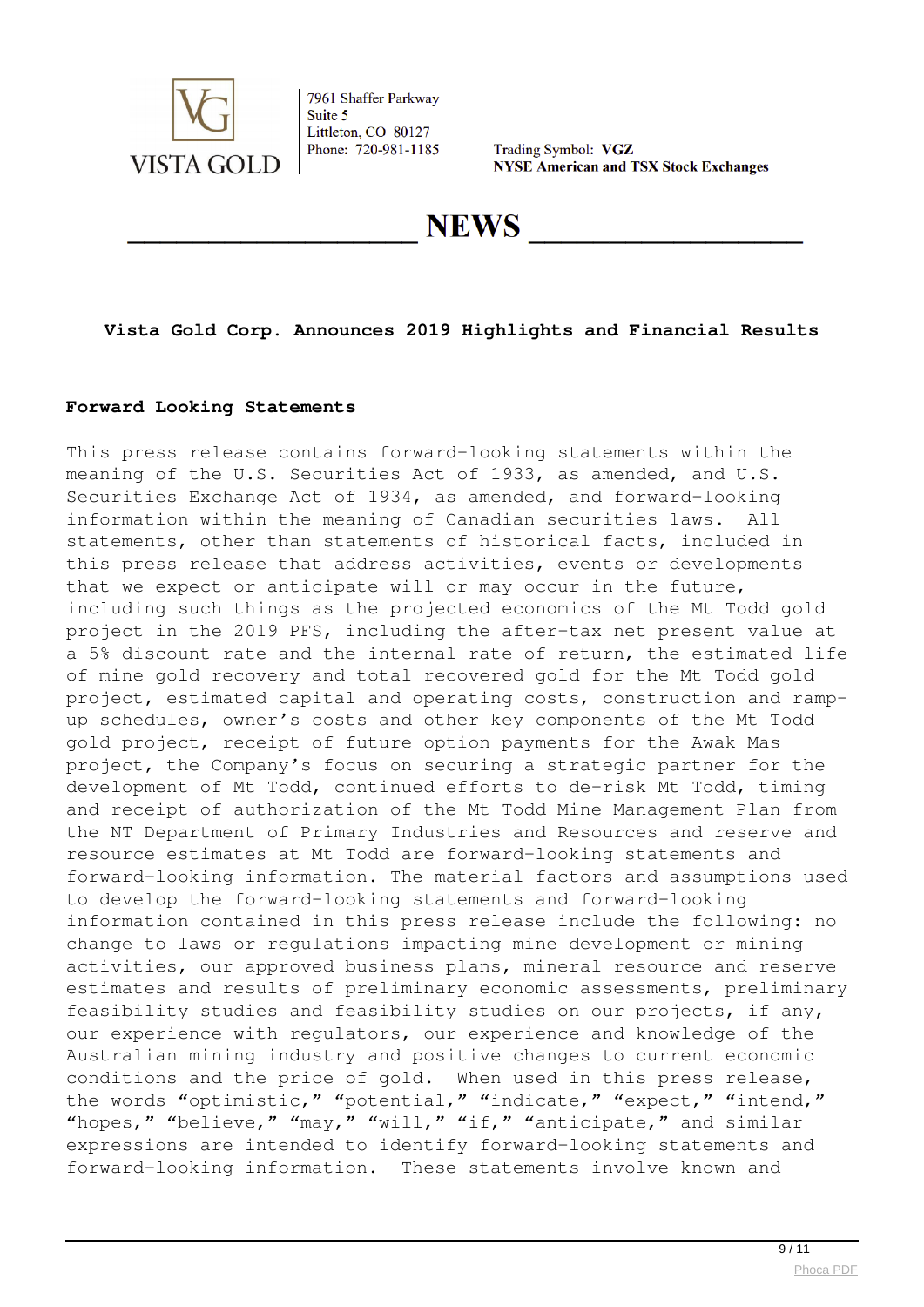

Trading Symbol: VGZ **NYSE American and TSX Stock Exchanges** 

**NEWS** 

## **Vista Gold Corp. Announces 2019 Highlights and Financial Results**

unknown risks, uncertainties and other factors which may cause the actual results, performance or achievements of the Company to be materially different from any future results, performance or achievements expressed or implied by such statements. Such factors include, among others, uncertainty of resource and reserve estimates, uncertainty as to the Company's future operating costs and ability to raise capital; risks relating to cost increases for capital and operating costs; risks of shortages and fluctuating costs of equipment or supplies; risks relating to fluctuations in the price of gold; the inherently hazardous nature of mining-related activities; potential effects on our operations of environmental regulations in the countries in which the Company operates; risks due to legal proceedings; risks relating to political and economic instability in certain countries in which the Company operates; uncertainty as to the results of bulk metallurgical test work; and uncertainty as to completion of critical milestones for Mt Todd; as well as those factors discussed under the headings "Note Regarding Forward-Looking Statements" and "Risk Factors" in the Company's latest Annual Report on Form 10-K as filed on February 26, 2020 and other documents filed with the U.S. Securities and Exchange Commission and Canadian securities regulatory authorities. Although we have attempted to identify important factors that could cause actual results to differ materially from those described in forward-looking statements and forward-looking information, there may be other factors that cause results not to be as anticipated, estimated or intended. Except as required by law, we assume no obligation to publicly update any forward-looking statements or forward-looking information; whether as a result of new information, future events or otherwise.

### **Cautionary Note to United States Investors**

The United States Securities and Exchange Commission ("SEC") limits disclosure for U.S. reporting purposes to mineral deposits that a company can economically and legally extract or produce. This press release uses the terms "Proven reserves" and "Probable reserves".